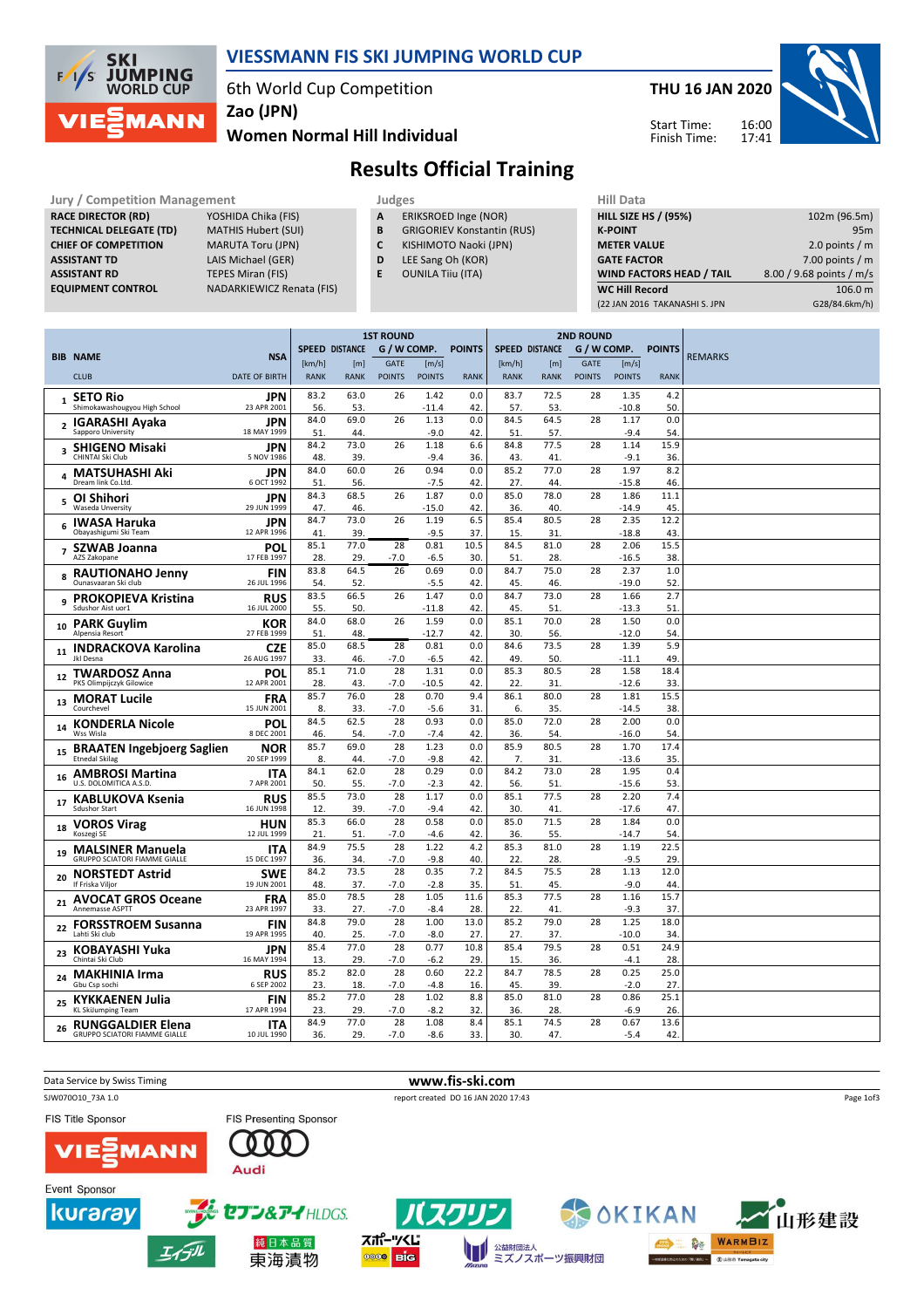

#### VIESSMANN FIS SKI JUMPING WORLD CUP

6th World Cup Competition

THU 16 JAN 2020

Start Time: Finish Time:



Women Normal Hill Individual Zao (JPN)

# Results Official Training

|    |                                                                 |                           | <b>1ST ROUND</b> |                       |               | <b>2ND ROUND</b> |               |             |                       |               |                 |               |                |
|----|-----------------------------------------------------------------|---------------------------|------------------|-----------------------|---------------|------------------|---------------|-------------|-----------------------|---------------|-----------------|---------------|----------------|
|    | <b>BIB NAME</b>                                                 | <b>NSA</b>                |                  | <b>SPEED DISTANCE</b> | G / W COMP.   |                  | <b>POINTS</b> |             | <b>SPEED DISTANCE</b> | G / W COMP.   |                 | <b>POINTS</b> | <b>REMARKS</b> |
|    |                                                                 |                           | [km/h]           | [m]                   | GATE          | [m/s]            |               | [km/h]      | [m]                   | <b>GATE</b>   | [m/s]           |               |                |
|    | <b>CLUB</b>                                                     | <b>DATE OF BIRTH</b>      | <b>RANK</b>      | <b>RANK</b>           | <b>POINTS</b> | <b>POINTS</b>    | <b>RANK</b>   | <b>RANK</b> | <b>RANK</b>           | <b>POINTS</b> | <b>POINTS</b>   | <b>RANK</b>   |                |
| 27 | <b>IWABUCHI Kaori</b>                                           | JPN                       | 85.2             | 82.0                  | 28            | 1.53             | 14.8          | 85.4        | 83.5                  | 28            | 0.79            | 30.7          |                |
|    | Kitano Construction Corp. Ski Club                              | 28 APR 1993               | 23.              | 18.                   | -7.0          | $-12.2$          | 25.           | 15.         | 25.                   |               | -6.3            | 22            |                |
| 28 | RAJDA Kinga<br>Ss-R Lzs sokol szczyrk                           | POL<br>22 DEC 2000        | 84.7<br>41.      | 72.0<br>42.           | 28<br>-7.0    | $-0.05$<br>0.5   | 7.5<br>34.    | 84.9<br>41  | 85.5<br>24.           | 28            | 1.65<br>$-13.2$ | 27.8<br>25    |                |
|    | <b>BRECL Jerneja</b>                                            | SLO                       | 85.4             | 74.0                  | 28            | 0.69             | 5.5           | 84.9        | 74.0                  | 28            | 1.46            | 6.3           |                |
| 29 | SSK Mislinja                                                    | 9 AUG 2001                | 13.              | 36.                   | $-7.0$        | $-5.5$           | 39.           | 41          | 49                    |               | $-11.7$         | 48            |                |
| 30 | <b>IAKOVLEVA Lidija</b><br>Saint-Petersburg KOR1 Dinamo         | <b>RUS</b><br>14 AUG 2001 | 84.7             | 80.5                  | 28<br>-7.0    | 1.07             | 15.4          | 85.0        | 79.0<br>37.           | 28            | 1.59            | 15.3          |                |
|    | <b>KOMAR Katra</b>                                              | <b>SLO</b>                | 41<br>85.4       | 22.<br>79.5           | 28            | -8.6<br>0.32     | 23.<br>19.4   | 36.<br>85.6 | 88.0                  | 28            | -12.7<br>1.49   | 41<br>34.1    |                |
| 31 | Ssk Bohinj                                                      | 16 MAY 2001               | 13.              | 23.                   | -7.0          | $-2.6$           | 21            | 12          | 21                    |               | $-11.9$         | 20.           |                |
| 32 | <b>EDER Lisa</b>                                                | AUT                       | 84.9             | 83.5                  | 28            | 0.99             | 22.1          | 84.5        | 80.5                  | 28            | 1.33            | 20.4          |                |
|    | SK Saalfelden                                                   | 12 AUG 2001               | 36.<br>86.0      | 15.<br>75.0           | $-7.0$<br>28  | $-7.9$<br>1.32   | 17.<br>2.4    | 51<br>86.2  | 31<br>88.0            | 28            | $-10.6$<br>2.03 | 32<br>29.8    |                |
|    | 33 FREITAG Selina<br>Sg Nickelhuette Aue                        | <b>GER</b><br>19 MAY 2001 | 5.               | 35.                   | -7.0          | $-10.6$          | 41            | 3.          | 21.                   |               | $-16.2$         | 24.           |                |
|    | ROGELJ Spela                                                    | SLO                       | 85.8             | 83.0                  | 28            | 1.01             | 20.9          | 85.4        | 91.0                  | 28            | 1.67            | 38.6          |                |
|    | SSK Ilirija                                                     | 8 NOV 1994                | 7.               | 17.                   | -7.0          | $-8.1$           | 19.           | 15.         | 13.                   |               | -13.4           | 16            |                |
| 35 | <b>WUERTH Svenja</b><br>SV Baiersbronn                          | <b>GER</b><br>20 AUG 1993 | 86.2<br>1.       | 85.5<br>11.           | 28<br>$-7.0$  | 1.05<br>$-8.4$   | 25.6<br>12.   | 86.2<br>3.  | 93.0<br>9             | 28            | 1.68<br>$-13.4$ | 42.6<br>11    |                |
| 36 | <b>MALSINER Lara</b>                                            | <b>ITA</b>                | 85.4             | 92.0                  | 28            | 1.22             | 37.2          | 85.8        | 83.0                  | 28            | 1.75            | 22.0          |                |
|    | <b>GRUPPO SCIATORI FIAMME GIALLE</b>                            | 14 APR 2000               | 13.              | 4.                    | $-7.0$        | -9.8             | 5.            | 8.          | 26.                   |               | $-14.0$         | 30.           |                |
| 37 | <b>CLAIR Julia</b><br>Xonrupt                                   | <b>FRA</b><br>20 MAR 1994 | 85.4             | 79.5                  | 28            | 0.86             | 15.1          | 84.7        | 91.0                  | 28            | 1.84            | 37.3          |                |
|    | <b>REISCH Agnes</b>                                             | <b>GER</b>                | 13.<br>86.1      | 23.<br>85.0           | -7.0<br>28    | -6.9<br>0.74     | 24.<br>27.1   | 45.<br>86.2 | 13.<br>91.0           | 28            | -14.7<br>1.58   | 18<br>39.4    |                |
| 38 | Wsv Isny                                                        | 11 OCT 1999               | 2.               | 12.                   | $-7.0$        | $-5.9$           | 11.           | 3.          | 13.                   |               | $-12.6$         | 14.           |                |
| 39 | <b>AVVAKUMOVA Irina</b>                                         | <b>RUS</b>                |                  | <b>DNS</b>            |               |                  |               | 85.3        | 91.0                  | 28            | 1.56            | 39.5          |                |
|    | Moscow Region TSSP OVS Dinamo                                   | 14 SEP 1991               | 85.4             | 86.5                  | 28            | 0.76             | 29.9          | 22.<br>85.6 | 13.<br>91.0           | 28            | $-12.5$<br>2.03 | 13<br>35.8    |                |
| 40 | <b>MARUYAMA Nozomi</b><br>Meiii University                      | JPN<br>2 JUN 1998         | 13.              | 9.                    | -7.0          | -6.1             | 9.            | 12          | 13.                   |               | -16.2           | 19            |                |
| 41 | <b>STROEM Anna Odine</b>                                        | <b>NOR</b>                | 86.1             | 81.0                  | 28            | 1.14             | 15.9          | 86.5        | 94.0                  | 28            | 2.14            | 40.9          |                |
|    | Alta If                                                         | 17 APR 1998               | 2.               | 20.                   | -7.0          | $-9.1$           | 22.           | 1.          | 8.                    |               | -17.1           | 12            |                |
| 42 | <b>SETO Yuka</b><br>Hokkaido High-Tech Athlete Club             | JPN<br>22 FEB 1997        | 85.4<br>13.      | 84.0<br>13.           | 28<br>$-7.0$  | 1.03<br>$-8.2$   | 22.8<br>15.   | 85.8<br>8.  | 95.5<br>5.            | 28            | 2.08<br>$-16.6$ | 44.4<br>8.    |                |
|    | <b>GOERLICH Luisa</b>                                           | <b>GER</b>                | 85.1             | 68.0                  | 28            | 0.97             | 0.0           | 85.4        | 81.5                  | 28            | 2.20            | 15.4          |                |
| 43 | WSV 08 Lauscha                                                  | 21 DEC 1998               | 28.              | 48.                   | -7.0          | $-7.8$           | 42.           | 15.         | 27.                   |               | -17.6           | 40.           |                |
| 44 | <b>TIKHONOVA Sofia</b><br>Saint-Petersburg KOR1 Dinamo          | <b>RUS</b><br>16 NOV 1998 | 85.1<br>28.      | 73.5<br>37.           | 28<br>-7.0    | 0.52<br>$-4.2$   | 5.8<br>38.    | 85.1<br>30  | 89.5<br>20.           | 28            | 1.98<br>$-15.8$ | 33.2<br>21    |                |
|    | <b>SEYFARTH Juliane</b>                                         | GER                       | 85.2             | 89.0                  | 28            | 1.37             | 30.0          | 85.4        | 96.5                  | 28            | 1.51            | 50.9          |                |
| 45 | WSC 07 Ruhla                                                    | 19 FEB 1990               | 23.              | 7.                    | $-7.0$        | $-11.0$          | 8.            | 15.         | 3.                    |               | $-12.1$         | 5             |                |
| 46 | SEIFRIEDSBERGER Jacqueline                                      | AUT                       | 86.0             | 81.0                  | 28            | 0.36             | 22.1          | 85.8        | 91.0                  | 28            | 1.62            | 39.0          |                |
|    | SC Waldzell-Oberoesterreich                                     | 20 JAN 1991               | 5.<br>85.6       | 20.<br>91.5           | -7.0<br>28    | $-2.9$<br>1.66   | 17.<br>32.7   | 8.<br>85.4  | 13.<br>92.5           | 28            | $-13.0$<br>1.47 | 15.<br>43.2   |                |
|    | KRIZNAR Nika<br>Ssk Alpina ziri                                 | SLO<br>9 MAR 2000         | 10.              | 5.                    | -7.0          | $-13.3$          | 7.            | 15.         | 11.                   |               | $-11.8$         | 10.           |                |
| 48 | <b>OPSETH Silje</b>                                             | <b>NOR</b>                | 85.6             | 78.0                  | 28            | 0.62             | 14.0          | 85.7        | 87.5                  | 28            | 1.87            | 30.0          |                |
|    | IL Holevaeringen                                                | 28 APR 1999               | 10.<br>85.3      | 28.<br>83.5           | -7.0<br>28    | $-5.0$<br>0.63   | 26.<br>25.0   | 11<br>84.8  | 23.<br>90.0           | 28            | $-15.0$         | 23            |                |
| 49 | <b>IRASCHKO-STOLZ Daniela</b><br><b>WSV Eisenerz-Steiermark</b> | AUT<br>21 NOV 1983        | 21.              | 15.                   | $-7.0$        | $-5.0$           | 14.           | 43.         | 19                    |               | 0.81<br>$-6.5$  | 43.5<br>9.    |                |
| 50 | <b>ITO Yuki</b>                                                 | JPN                       | 85.1             | 88.0                  | 28            | 0.51             | 34.9          | 85.3        | 92.0                  | 28            | 2.05            | 37.6          |                |
|    | Tsuchiya Home Ski Team                                          | 10 MAY 1994               | 28.              | 8.                    | -7.0          | $-4.1$           | 6.            | 22.         | 12.                   |               | -16.4           | 17            |                |
|    | 51 ALTHAUS Katharina<br>SC 1906 Oberstdorf                      | GER<br>23 MAY 1996        | 86.1<br>2.       | 91.0<br>6.            | 28<br>-7.0    | 0.51<br>$-4.1$   | 40.9<br>4.    | 86.5<br>1.  | 99.0<br>2.            | 28            | 1.19<br>$-9.5$  | 58.5<br>2.    |                |
|    | <b>KRAMER Marita</b>                                            | AUT                       | 85.2             | 96.0                  | 28            | 0.60             | 50.2          | 85.5        | 96.5                  | 27            | 1.87            | 51.5          |                |
| 52 | SK Saalfelden                                                   | 25 OCT 2001               | 23.              | 3.                    | $-7.0$        | $-4.8$           | 2.            | 14.         | 3.                    | 3.5           | $-15.0$         | 4.            |                |
|    | <sub>53</sub> KLINEC Ema<br>Ssk Alpina ziri                     | <b>SLO</b>                | 84.9             | 84.0                  | 28            | 1.36             | 20.1          | 85.2        | 95.5                  | 27            | 1.79            | 50.2          |                |
|    |                                                                 | 2 JUL 1998<br><b>JPN</b>  | 36.<br>85.4      | 13.<br>97.0           | -7.0<br>28    | $-10.9$<br>1.29  | 20.<br>46.7   | 27.<br>85.1 | 5.<br>94.5            | 3.5<br>27     | $-14.3$<br>1.48 | 7.<br>50.7    |                |
|    | 54 TAKANASHI Sara<br>KURARAY                                    | 8 OCT 1996                | 13.              | 1.                    | $-7.0$        | $-10.3$          | 3.            | 30.         | 7.                    | 3.5           | $-11.8$         | 6.            |                |
| 55 | <b>PINKELNIG Eva</b>                                            | <b>AUT</b>                | 84.6             | 86.0                  | 28            | 0.86             | 28.1          | 84.6        | 101.5                 | 26            | 1.88            | 65.0          |                |
|    | <b>WSV Tschagguns</b>                                           | 27 MAY 1988               | 45.<br>84.7      | 10.<br>97.0           | $-7.0$<br>26  | $-6.9$<br>1.54   | 10.<br>51.7   | 49.<br>84.5 | 1.<br>93.0            | 7.0<br>25     | $-15.0$<br>1.19 | 1.<br>57.0    |                |
|    | <sub>56</sub> HOELZL Chiara<br>SV Schwarzach-Salzburg           | AUT<br>18 JUL 1997        | 41.              | 1.                    |               | $-12.3$          | 1.            | 51.         | 9.                    | 10.5          | $-9.5$          | 3.            |                |
|    | <sub>57</sub> LUNDBY Maren                                      | <b>NOR</b>                | 85.0             | 79.0                  | 26            | 0.32             | 25.4          | 85.1        | 74.5                  | 25            | 0.94            | 22.0          |                |
|    | Kolbukameratene                                                 | 7 SEP 1994                | 33.              | 25.                   |               | $-2.6$           | 13.           | 30.         | 47.                   | 10.5          | $-7.5$          | 30.           |                |